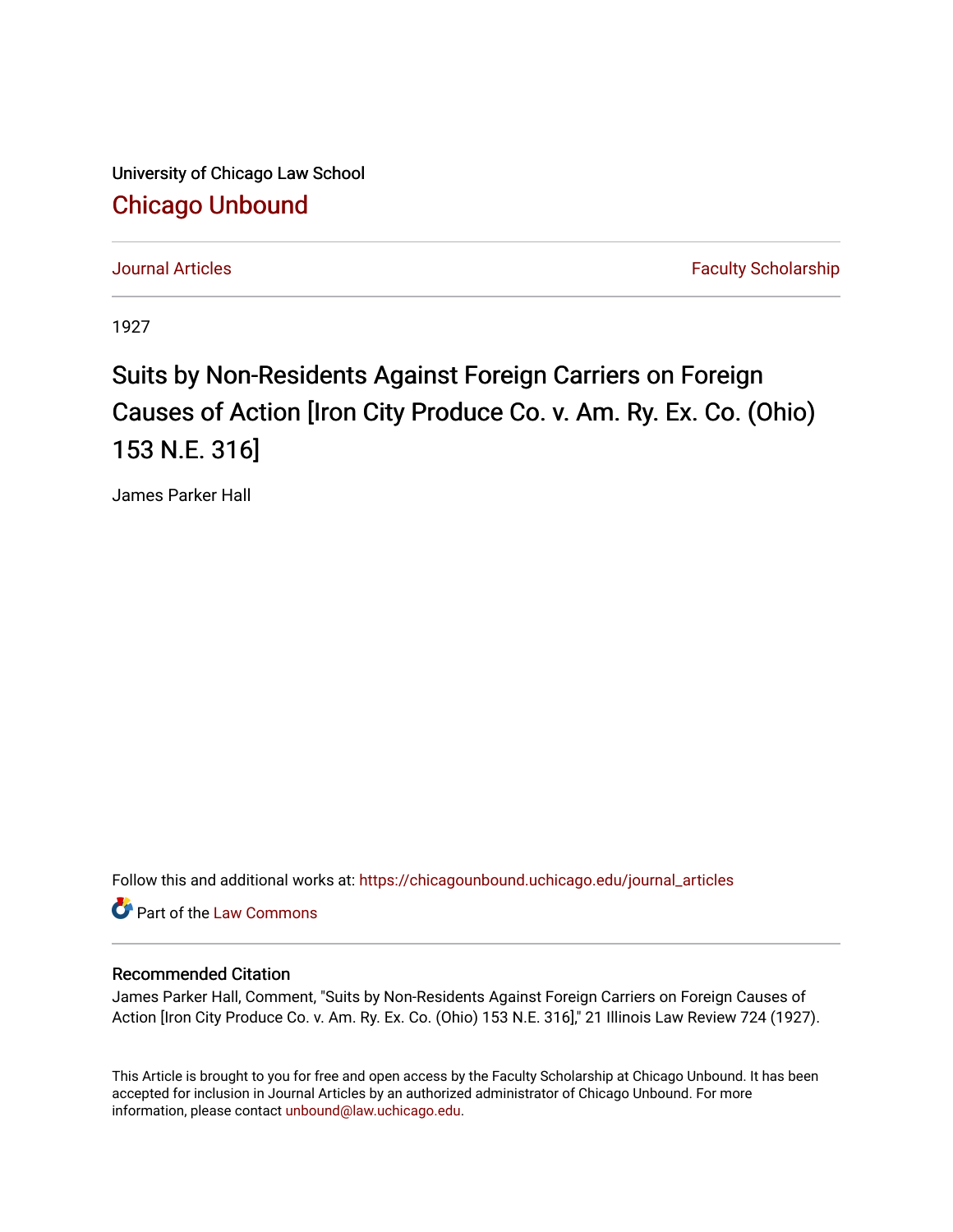If the conclusion of the majority was justified in fact, their judgment was, of course, justified in law. Upon the legal questions involved, the opinion of the minority judges seems unassailable. That a mere authority to receive the interest does not justify the receipt of the principal, and that authority to receive the principal at maturity does not justify receiving prepayments, has been established by many cases, in addition to those cited in the opinion.<sup>6</sup>

In attempting to state a "principle" or maxim for the apportionment of losses between "two equally innocent persons," the court does not seem to have been more successful than many other courts. Most maxims for dealing with two equally innocent persons turn out to be maxims for dealing with two unequally innocent persons.

That the plaintiff was "more at fault" was found by the majority from the fact that he had not warned the borrowers not to make payments of principal to the agent. That no such warning is ordinarily necessary is clear. The majority found it necessary in the present case from the lender's knowledge that the loan was to a negro church. "He would know they were usually ignorant and easily deceived." That such knowledge may affect the case seems clear. The minority denied that it was actually the fact in the present case. FLOYD R. MECHEM.

CONSTITUTIONAL LAW-INTERSTATE COMMERCE-SUITS BY NON-RESIDENTS AGAINST FOREIGN CARRIERS ON FOREIGN CAUSES OF ACTION.-[Ohio] In *Davis, Director-General of Railroads v. Farmers" Cooperative Equity Co.,'* decided in 1923, the federal Supreme Court held it a violation of the commerce clause for Minnesota to permit suit to be brought in its courts by a Kansas plaintiff in regard to a purely Kansas transaction against a Kansas railroad corporation represented in Minnesota only by a resident solicitor of traffic for its railway lines, all located outside of Minnesota, process being served on the solicitor. Mr. Justice Brandeis said (for the court)

"The fact that the business carried on by a corporation is entirely interstate in character does not render the corporation immune from the ordinary process of the courts of a state. *International Harvester Co. v. Kentucky* (1914) 234 U. S. *579.* The requirements of orderly, effective administration of justice are paramount. . . **.** [After refer-ring to *Kane v.* New *Jersey* (1916) 242 U. S. 160:] It may be that a statute like that here assailed would be valid, although applied to suits in which the cause of action arose elsewhere, if the transaction out of which it arose had been entered into within the state, or if the plaintiff was, when it arose, a resident of the state. These questions are not before us, and we express no opinion upon them. But orderly, effective

6. See *Bacot v. Loan & Trust Co.* (1925) **132 S. C.** 340; *Huismain v. Althoff* (Iowa 1926) 209 N. W. 525; *Schenk v. Dexter* (1899) *77* Minn. 15; *Security Co. v. Graybeal* (1892) 85 Iowa 543, 39 Am.. St. Rep. 311; *Wagner v. Grimm* (1902) 169 N. Y. 421.

1. (1923) 262 U. S. 312.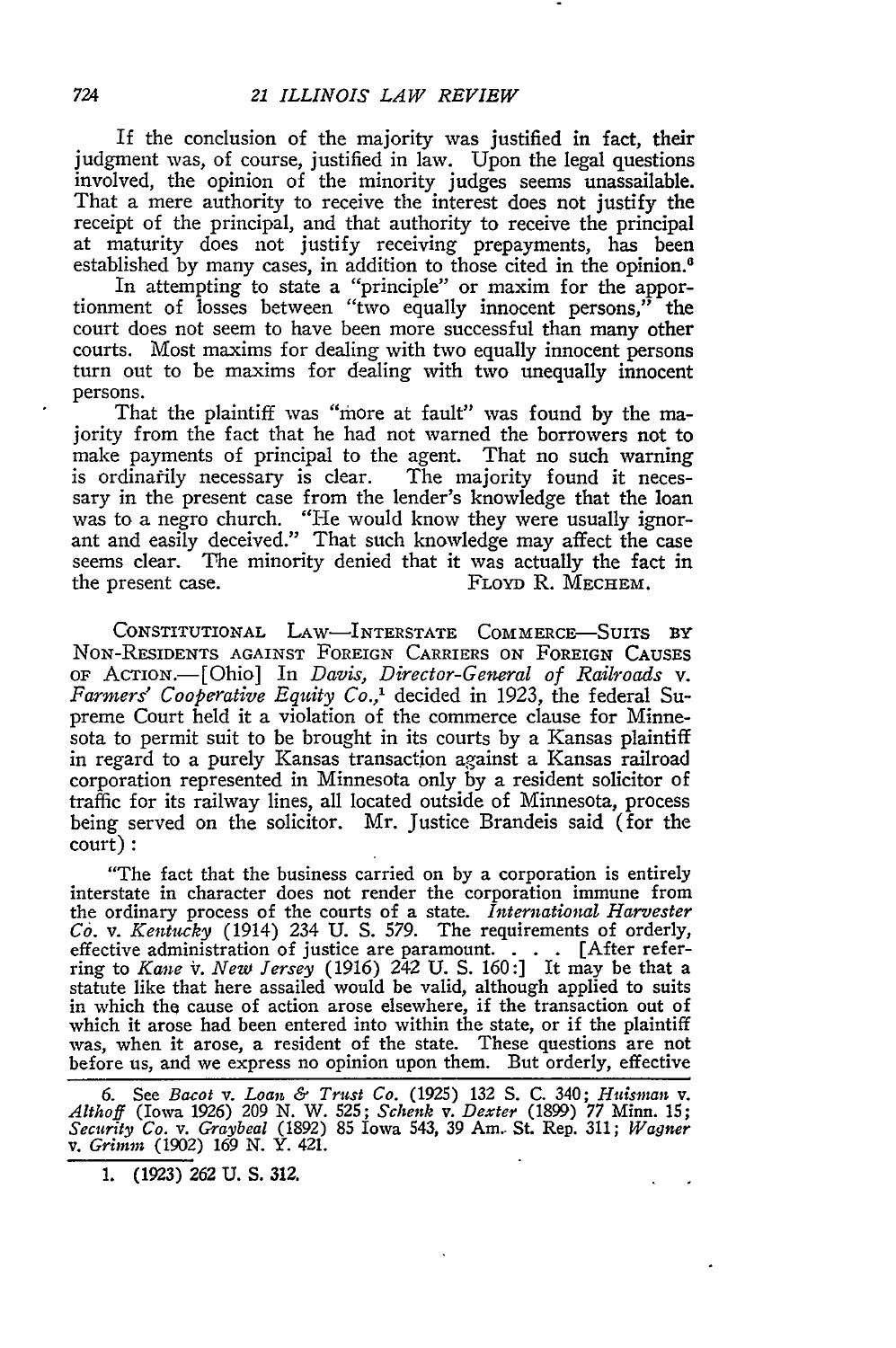administration of justice clearly does not require that a foreign carrier shall submit to a suit in a state in which the cause of action did not arise, in which the transaction giving rise to it was not entered upon, in which the carrier neither owns nor operates a railroad, and in which the plaintiff does not reside. . **.** . Avoidance of waste in interstate transportation, as well as maintenance of service, have become a direct concern of the public. With these ends the Minnesota statute, as here applied, unduly interferes. **By** requiring from interstate carriers general submission to suit, it unreasonably obstructs and unduly burdens interstate commerce."<sup>2</sup>

In *Iron City Produce Co. v. American Railway Express Co.3* the Ohio Court of Appeals has recently extended this doctrine so as to deny to Ohio the power to permit a Pennsylvania plaintiff to sue a non-resident express company in the Ohio courts upon a cause of action arising out of an interstate transaction conducted wholly outside of Ohio.

The power of a state validly to subject an undomiciled foreign corporation to suit therein has generally been contested under'the due process clause of the Fourteenth Amendment. If a foreign corporation does no business and has no property there, and has not actually consented to the jurisdiction, either in advance or **by** voluntarily appearing in the suit, a state cannot authorize a judgment, good even where rendered, upon any personal cause of action whatever, although service be had upon corporate officers temporarily or permanently within the state.<sup>4</sup> Upon general principles a foreign corporation may of course actually consent to the jurisdiction of a state's courts, either generally or for the purposes of a particular suit, and, when this consent is evidenced **by** the actual appointment **by** the corporation of an agent to accept the-service of process generally within the state, actions **by** non-residents upon causes of action arising wholly outside the state may be included at the will of the state.<sup>5</sup> Where a state law provides that foreign corporations doing business within the state may be sued **by** service of process upon a public officer, but the corporation has not in fact consented to this or appeared in the suit, such service will not support a judgment upon a cause of action arising from transactions outside of the state, even though obtained **by** a resident of the state.6 In both of the federal Supreme Court cases deciding this, the public official served did not in fact notify the defendant of

*6. Old Wayne Mut. Life Assn. v. McDonough* (1907) 204 **U. S. 8;** *Sinwn v. Southern Ry.* (1915) **236 U. S.** 115.

<sup>2.</sup> **262 U. S.** at **317.**

**<sup>3.</sup>** (Ohio **App. 1926)** 153 **N. E. 316.** *4. Riverside etc. Mills v. Menefee* (1915) **237 U. S.** 189 (cases). As to the effect that may be given by the state to an actual appearance to contest<br>the jurisdiction, see *York v. Texas* (1890) 137 U. S. 15; Western Indemnity<br>Co. v. Rupp (1914) 235 U. S. 261; Chicago Life Ins. Co. v. Cherry (1 244 U. S. 25.

*<sup>5.</sup> Sinolik v. Phil. & Reading CoaA & Iron Co.* **(D. C. S. D. N.** Y. 1915) 222 Fed. 148; Bagdon v. Phila. & Reading Coal & Iron Co. (1917) 217<br>N. Y. 432; Pennsylvania Fire Ins. Co. v. Gold Issue M. & M. Co. (1917)<br>243 U. S. 93.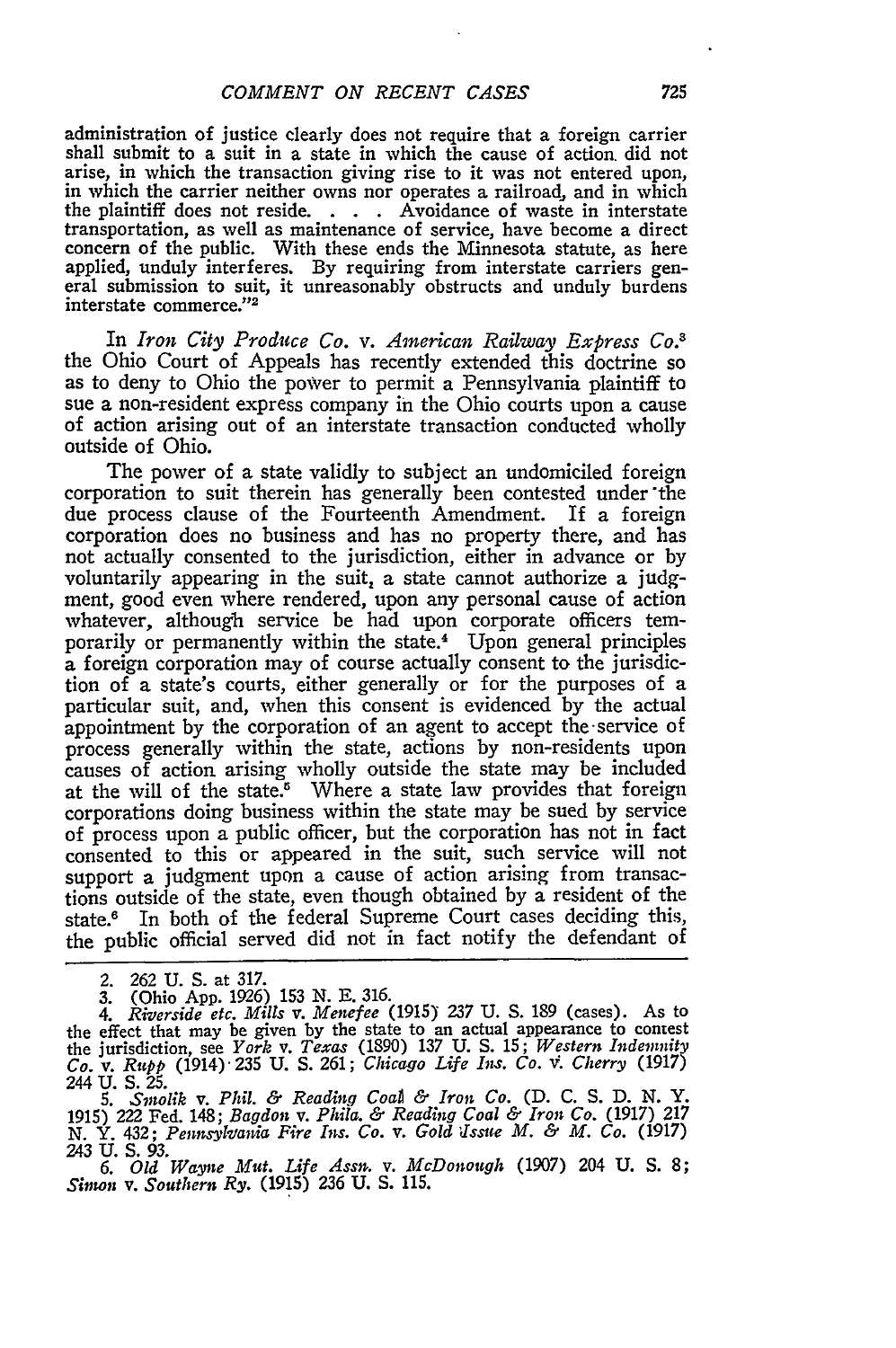the suit and judgment was taken by default, so the decisions might have gone upon the lack of constitutional notice of the litigation; but they were not put upon this ground but upon the more general one that, while a foreign corporation, by doing business in a state, must be held to have "assented" to such (presumably reasonable) terms as the state may impose regarding service of, process in actions regarding such business, such "assent" would not be "implied" as to business transacted outside the state. This "assent," however, has been latterly frankly recognized to be only a fiction,<sup>7</sup> so that any, reasoning based upon its quality of genuine consensuality is of dubious validity.

When a foreign corporation does business in a state by its own voluntarily appointed agents, the federal Supreme Court has said that it may be sued in the federal courts of that state (or of the District of Columbia) by -service upon such agents upon a transitory cause of action arising outside of the state, by either a resident<sup>8</sup> of the state, or even by a non-resident,<sup>9</sup> and even in the absence of any state or federal statutory authority for such suits. Local statutory authority to this effect is upheld in several wellconsidered state cases.<sup>10</sup> It is possible that the above federal decisions may be reconsidered in the light of later analysis,<sup>11</sup> even under the Fourteenth Amendment; but, assuming them to be valid against that objection, how far does the commerce clause forbid such jurisdiction to state courts against corporations engaged in interstate or foreign commerce? The  $Davi\overline{s}$  case<sup>12</sup> presents the strongest situation for such restraint, a foreign railway corpora- tion, without lines in the state, engaged wholly in the solicitation of interstate traffic, sued by a non-resident upon a foreign transaction. In the principal case the defendant had lines in the state and did a substantial internal business also. If it had done no interstate business, the validity of the Minnesota statute allowing local suits on foreign claims of non-residents would have been clear under the authorities above cited. The effect upon its interstate commerce of allowing such suits is both direct and indirect: interstate employees are called away from their regular occupations to go to other states as witnesses, and the resulting expense is prac- tically a charge upon the whole business, state and interstate. During the late war the burden of such practices was so great

7. Smolik v. Phil. & Reading C. & I. Co. (D. C. S. D. N. Y. 1915) 222<br>Fed. 148, 151, approved by Holmes, J., for the court in Pennsylvania Fire<br>Ins. Co. v. Gold Issue M. & M. Co. (1917) 243 U. S. 93, 96.

*8. Baltimore & Ohio R. R. Co. v. Harris* (1871) 12 Wall 65 (suit in District of Columbia **by** a resident thereof against a Maryland railroad corporation for a Virginia tort). 9. *Barrow SS. Co. v. Kane* (1898) 170 **U. S.** 100 (suit in federal courts

of New York by resident of New Jersey against a British steamship corporation for an Irish tort).<br>
10. Reynolds v. M. K. & T. Ry. (1917) 228 Mass. 584; Rishmiller v.<br>
D. R. & G. R. R. (1916) 134 Minn. 261; Tauza v. Susqueh

**11.** See *A. W. Scott* in (1926) Harv. Law. Rev. 39: 579-80, note. 12. See note 1, above.